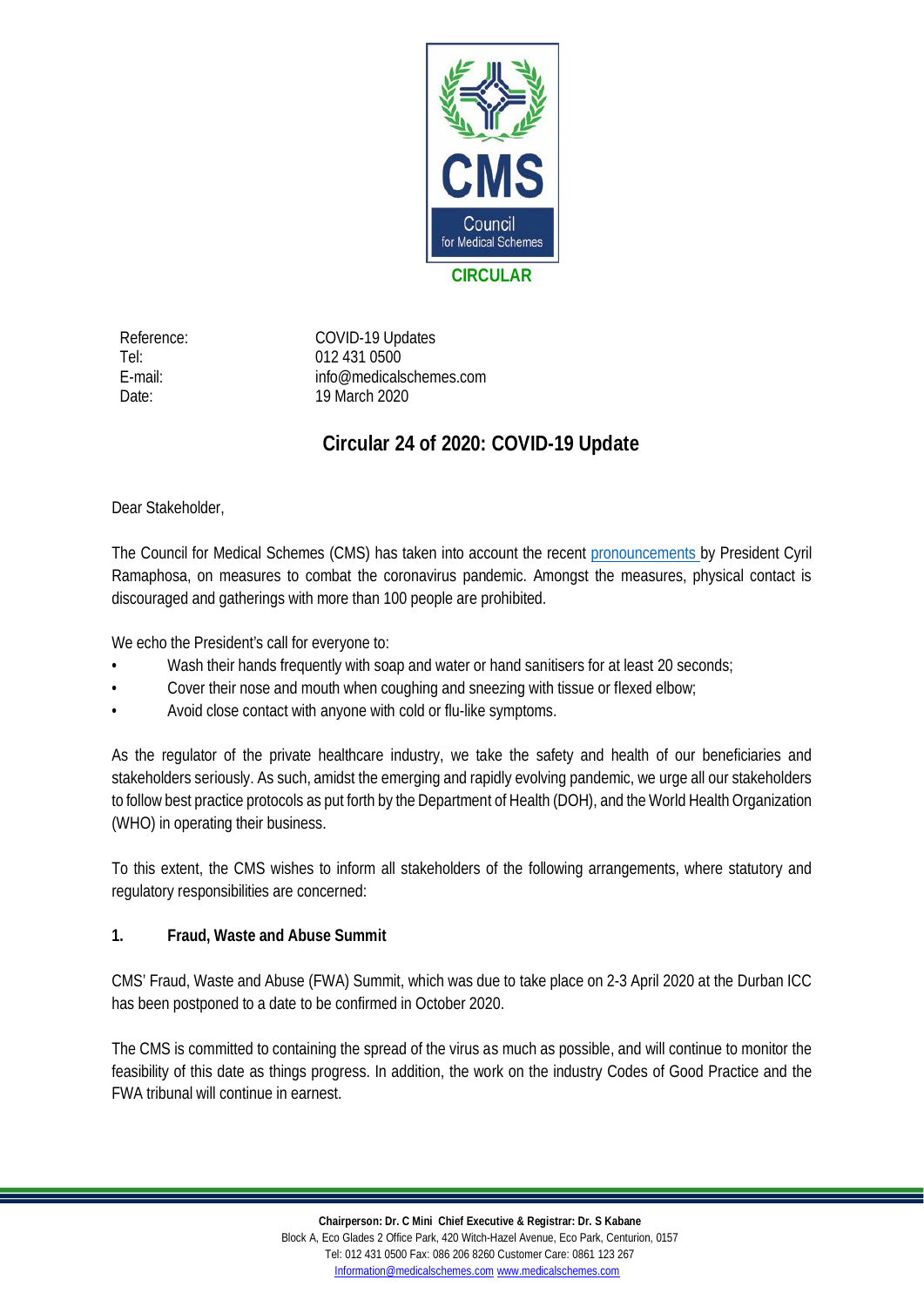## <span id="page-1-0"></span>**2. The launch of the Section 59 Investigation Report**

The release of the draft Section 59 Investigation Report, which was due to take place at the FWA Summit, will continue on 3 April 2020 and will be sent to individual respondents, and published on the investigation's website [www.cmsinvestigation.org.za](http://www.cmsinvestigation.org.za/).

Stakeholders will be given a period within which to provide comments and thereafter the Panel will consider the comments and make amendments to the report, where necessary.

The final report launch date will be confirmed in due course. In the quest to limit contact, the proceedings will be live streamed on the investigation's website, [www.cmsinvestigation.org.za](http://www.cmsinvestigation.org.za/) and CMS' [YouTube](http://www.youtube.com/CMSCares4u) and [Facebook](https://www.facebook.com/CouncilforMedicalSchemes/?ref=bookmarks) platforms.

**3. Annual General Meetings, Special General Meetings and Trustee Elections**

The CMS is enjoined to protect the interests of the beneficiaries at all times. A big part of this is the compliance monitoring of Annual General Meetings, Special General Meetings and Trustee Elections of medical schemes.

Where medical schemes are of the view that continuing with their annual meetings will expose beneficiaries to the coronavirus, we encourage them to make use of our exemption application process to postpone the meeting until such time that the impact of the pandemic has been brought under control. All application for exemptions should be submitted to the Office on or before 30 April 2020. A Circular on this can be found [here.](https://www.medicalschemes.com/files/Circulars/Circular23of2020.pdf)

**4. Broker and Trustee Training, Principal Officer Forums and Roadshows**

There will be no Broker and Trustee Training, Principal Officer Forums and Road shows until the outbreak abates. Where roadshow visits to Medical Schemes, Administrators and related entities were scheduled, the CMS will request a cancellation.

## **5. CMS Offices**

In responding to this common threat, the CMS has taken the decision to allow some employees to work remotely from home, in the quest minimise the physical contact risk. As such, the office will operate with skeleton staff, however all CMS telephones have been rerouted to staff cell phones.

Meetings are discouraged. The CMS has invested in video and telephone conferencing in boardrooms and all stakeholders are encouraged to make use of this alternative.

Where physical meetings are absolutely necessary, the CMS has set up precautionary measures for visitors of the building. At all points of entry, hand sanitising (with 60% alcohol based sanitiser) will be mandatory. A register, with all relevant contact details will be kept. Staff whose jobs are to interface and receive guest will also be provided with gloves.

Walk-ins are discouraged and complainants will be requested to rather use the complaints email [complaints@medicalschemes.com.](mailto:complaints@medicalschemes.com) A poster in this regard will be placed at the main entrance.